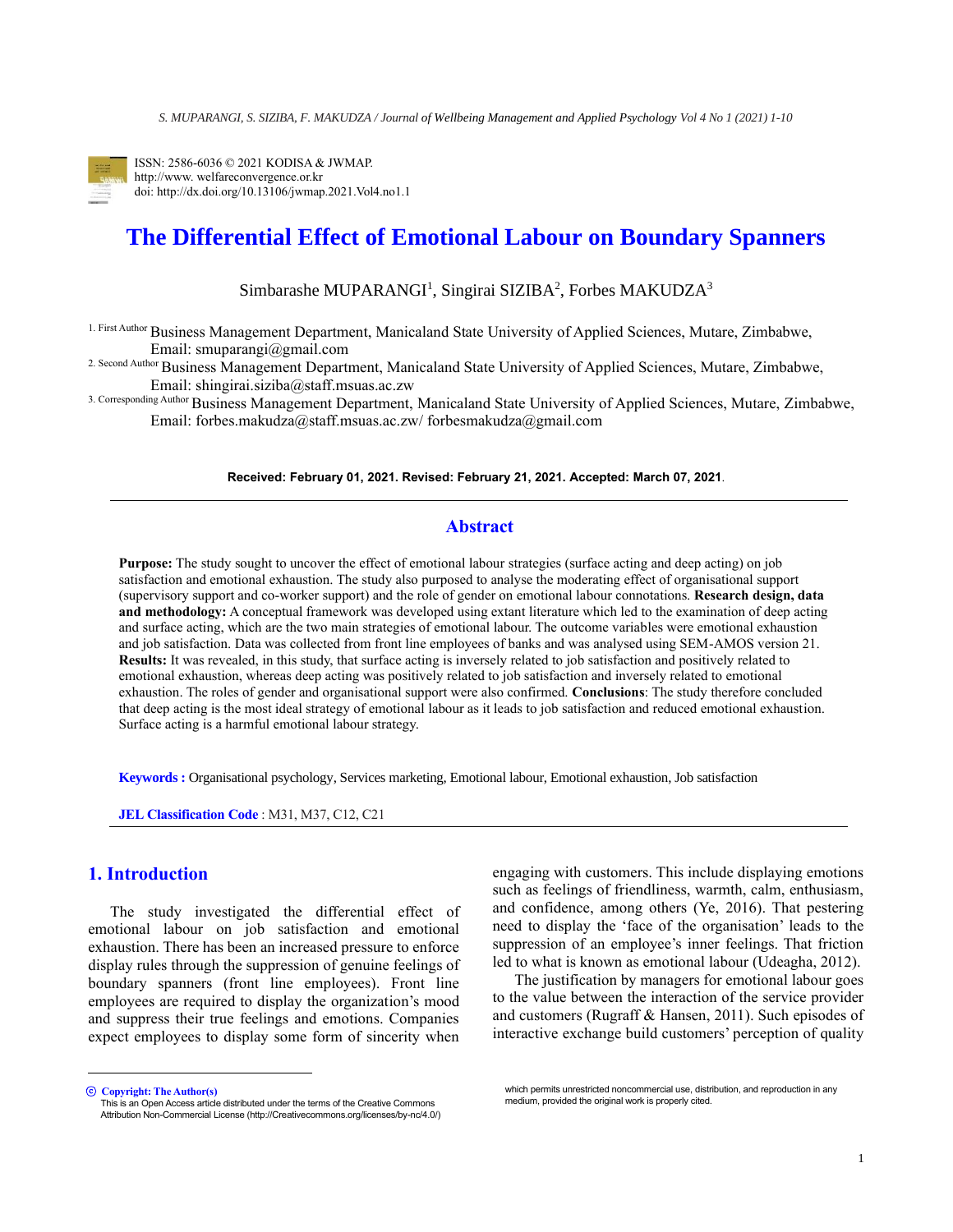genuinely or emotionally, the customer is more likely to feel the same jovial mood. Once a customer is happy, Wagner, Barnes & Scott (2014) reiterate that, his perception of the service is more likely to be favourable. That concept is called emotional contagion, which refers to the generalisability of mood from the service provider to the client. Thus, many managers see the concept of emotional labour as good for business and a catalyst for service excellence.

Through the manipulation of one's inner feelings, to display the appropriate emotion in response to organisational rules or occupational norms, employees may be subjected to emotional burn-out and distress. This justifies the need for a systematic study which evaluates the impact of enforcing such emotional labour rules on employees' wellbeing. In bridging that gap, this paper offers a unique contribution by examining the moderation impact of organisational support and gender.

## **2. Literature Review**

## **2.1. Emotional Labor**

That strategy of exhibiting the organization's mood leads to the suppression of one's true feelings and mood. The resulting friction is a concept called emotional labour. According to Chu (2002), emotional labour can be defined as the degree of manipulation of one's inner feelings or outward behavior to display the appropriate emotion in response to organisational rules or occupational norms. Hochschild (1983) was the first to coin the term emotional labour in her study of flight attendants. Frontline employees are sometimes asked to display an emotion by the organisation which contradicts their inner self felt emotions. That leads to emotional dissonance. Hochschild (1983) argues that emotional dissonance refers to the separation of felt emotion from emotion expressed to meet external expectations, and contends that it is harmful to the physical and psychological well-being of employees.

The concept of delivering a service with an organisational face and smile gained momentum as soon as the importance of physical evidence in marketing was understood (Praveena, 2015). Boundary spanners are expected to put on the face of the organisation. That means displaying the mood that the organisation wants according to the service blueprint of the organisation. Khan (2012) suggests that it includes smiling and engaging with the customer in a friendly manner. Even when the customer is angry and hostile, boundary spanners are expected to remain calm, cheerful and above all smiling. Boundary spanners are front line employees who engage directly with customers especially walk-in customers (Wagner, Barnes & Scott,

service. Emotions are contagious. Thus, when a customer relates with an employee who is in good mood, either 2014).

> Emotional labour may be deemed extreme by the general populace. However, research in developed nations has confirmed that emotional labour leads to customer satisfaction (Akhter, 2016; Chu & Murmann, 2006; Ogut, Cagliyan & Findik, 2013). Thus, some companies justify their use of emotional labour. But a key question was asked by Mandinika (2020; 47) when he asks, "granted, organisations are nailing it on customer satisfaction, but are the employees equally satisfied with their jobs?"

> Udeagha (2012) argues that companies should focus more on employee motivation not emotion suppression. His arguments were seconded by (Khan, 2012) who reckons that time has passed when the old adage was the rule of thumb… "customer is king". Rather than placing all emphasis on satisfying the customer at the expense of employees' satisfaction, Khan (2012) recommends the reverse, starting by satisfying employees, not suppressing them. The same concept was upheld by Lee, Azizi, Sidinc & Salehd (2014) who say the new emerging concept should be "an employee is the first customer". The concept borders on the theory that a happy employee is a productive employee.

#### **2.2. Emotional Labour Strategies**

According to Hochschild (1983), the pioneer of emotional labour, and other researchers (Rugraff & Hansen 2011; Khan 2012, Lazanyi, 2014; Lee et al., 2014) there is a consensus that two emotional labour strategies are: deep acting and surface acting.

#### **2.2.1. Deep Acting**

According to Chu (2002) deep acting occurs when employees change not only their physical expressions, but also their inner feelings when dealing with customers. Eduegha (2012) also contributes that deep acting occurs when employees' feelings do not fit the situation, they then use their training or past experience to wake up appropriate emotions. There is consonance between inner feelings and outward actions. Hochschild (1983) tie it up by discussing how emotions are manipulated in deep acting. According to Hochschild (1983), in deep acting emotions and feelings are changed from inside out. Deep acting can be done through imagining or recalling similar emotional experiences (Chu, 2002). It can also be done by developing genuine empathy for the customer. Several studies have confirmed that deep acting always almost lead to displays of the required emotions (Rugraff & Hansen, 2011; Khan, 2012; Hochschild, 1983).

Contrary to many researchers who suggest that deep acting naturally occurs and leads to genuine display of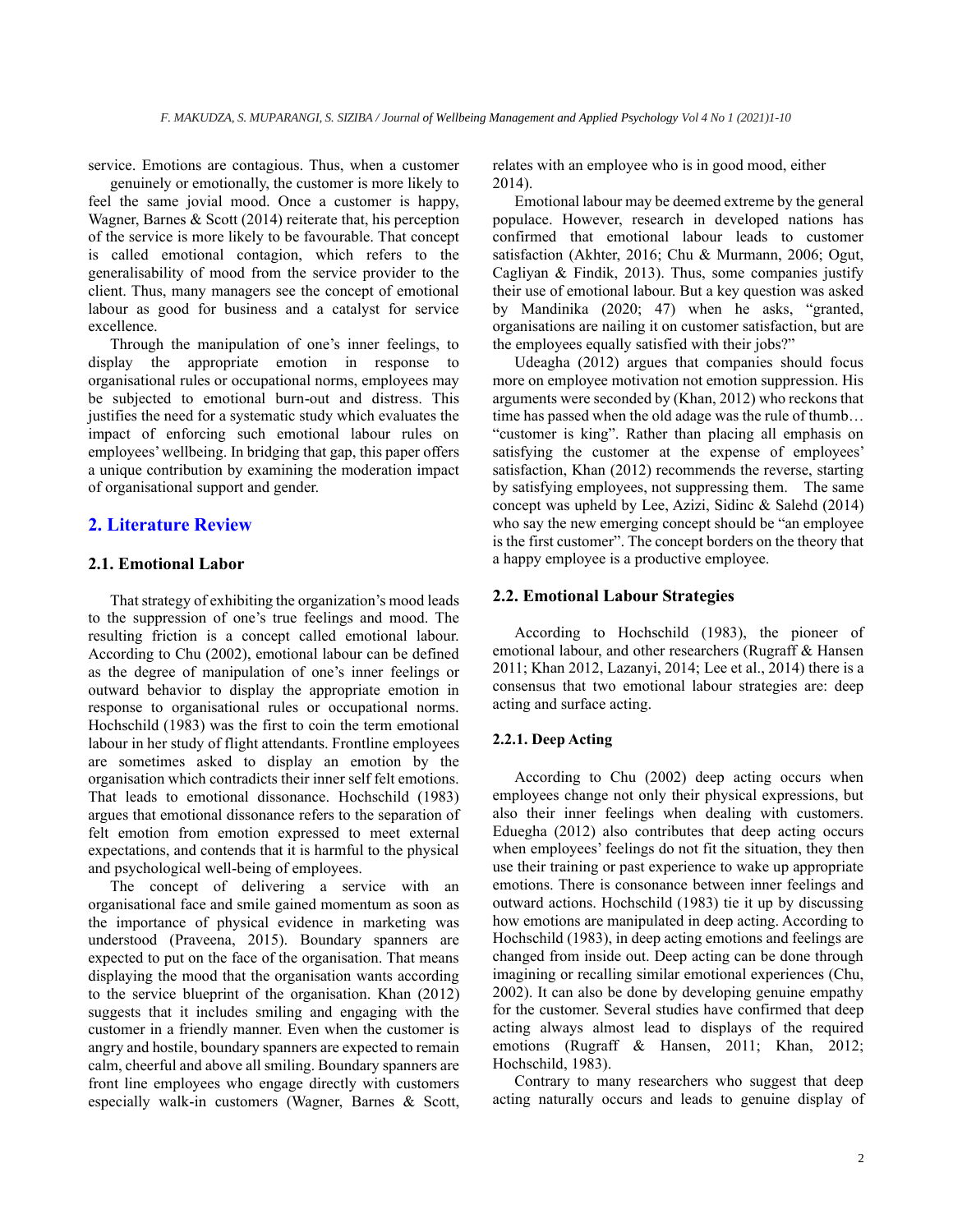emotions, Liu, Prati, Perrewe, and Femis (2008) as quoted by Udeagha (2012), found out that deep acting might require a great deal of mental energy in the form of motivation, emotional intelligence, engagement, and role internalization and might therefore be even more psychologically demanding than other forms of emotional labour such as surface acting. Thus, Liu et al. (2008) disapprove the effortless regulatory ideology of deep labour.

### **2.2.2. Surface Acting**

Surface acting is the extreme end of deep acting on a continuum of emotional labour strategies. According to Lee et al. (2014) surface acting implies temporarily suppressing or masking the felt emotions which are inappropriate for the job, and expressing the appropriate ones. It involves changing the outward appearance of an employee or service provider by simulating emotions that are not actually being felt (Huang, Chiaburu, Xin & Li, 2015). To engage themselves in surface acting, boundary spanners may put on a welcoming and friendly outside appearance like a warmly facial expression, welcoming gestures or a calm voice tone; when in actual fact they do not feel that way.

## **2.3. Emotional Labour Outcome**

Emotional labour, either deep acting or surface acting, may lead to either emotional exhaustion or job satisfaction, depending with the way it was administered. The Interactionist Theory (Leindsey & Collano, 1996) explained emotion building and development and suggested that emotional dissonance may arise as a result of emotional labour. Similarly, the Dramaturgical Theory (Mondiqu & Hollarim, 2000) which largely borrows from Hochschild's dramaturgical perspective of emotion management suggested that employees may be satisfied with their jobs if they deep act and may be burnt out if they surface act. The Emotion Regulation Theory (Grandey, 2000) analysed emotional labour from the emotion regulation perspective and indicated that the individual well-being outcome variables of emotional labour are job satisfaction and emotional exhaustion.

### **2.3.1. Job Satisfaction**

Job satisfaction refers to the feeling of contentment and gratification by an employee of his/her work (Lazanyi, 2014). It is a positive indication of a favourable working environment within the organisation. Employees who are satisfied with their jobs are more likely to be motivated to do more at work (Akther, 2016). Ghalandari, Mortazavi, Abbasi and Jogh (2012) found out, in a study, that deep acting positively correlates with job satisfaction, whilst surface acting negatively correlates with job satisfaction. The same conclusion was reached by some researchers too (Chuang et al. 2014; Mandinika, 2020; Ogut, Cagliyan & Findik, 2013).

## **2.3.2. Emotional Exhaustion**

Emotional exhaustion is a core dimension of emotional burnout (Udeagha, 2012). According to Johnson (2004: 11), emotional exhaustion is "the state of depleted energy caused by excessive emotional demands made on people interacting with customers or clients and involves feelings of being emotionally overextended and exhausted by one's work". Akther (2016) relates emotional exhaustion by way of an example. For instance, an employee may put on a grin and happily welcomes customers regardless of the fact that she or he is feeling down thereby faking feelings that are not genuinely experienced. At the back of their mind, they are emotionally exhausted because of the pressure from their superiors. According to Balogun and Shyngle (2016) repeated episodes of such behaviour lead to inconsistent delivery and haphazard unthought-of responses by the frontline employee.

## **2.4. Gender**

In most emotional labour studies, gender was seen as a moderating variable because males and females respond differently to stressing and emotion arousing situations (Lazanyi, 2014; Lee et al., 2014; Grandey, 2003; Perera & Arachchige, 2014). Rugraff and Hansen (2011) contend that females are naturally more sympathetic and loving than males, giving women boundary spanners a better chance to deep act than males. To put the issue into perspective, Praveena (2015) gives a mind-blowing example. He says if a child starts crying in the banking hall, women are more likely to go pick the child up and genuinely claim 'ooh what a sweet child'. The issue might however be different for men, who would be busy judging the morality of the parents who dumb their children.

#### **2.5. Organizational Support**

According to Wagner, Barnes and Scott (2014), organisational support refers to the extent to which employees perceive that their company's management cares about their well-being and fulfils their socio-emotional needs. As employees engage themselves in emotional labour, if their organisations offer them support that is more likely to lead to job satisfaction. Organisational support comes in two forms namely; Supervisory Support and Coworker Support.

Supervisory Support relates to the extent to which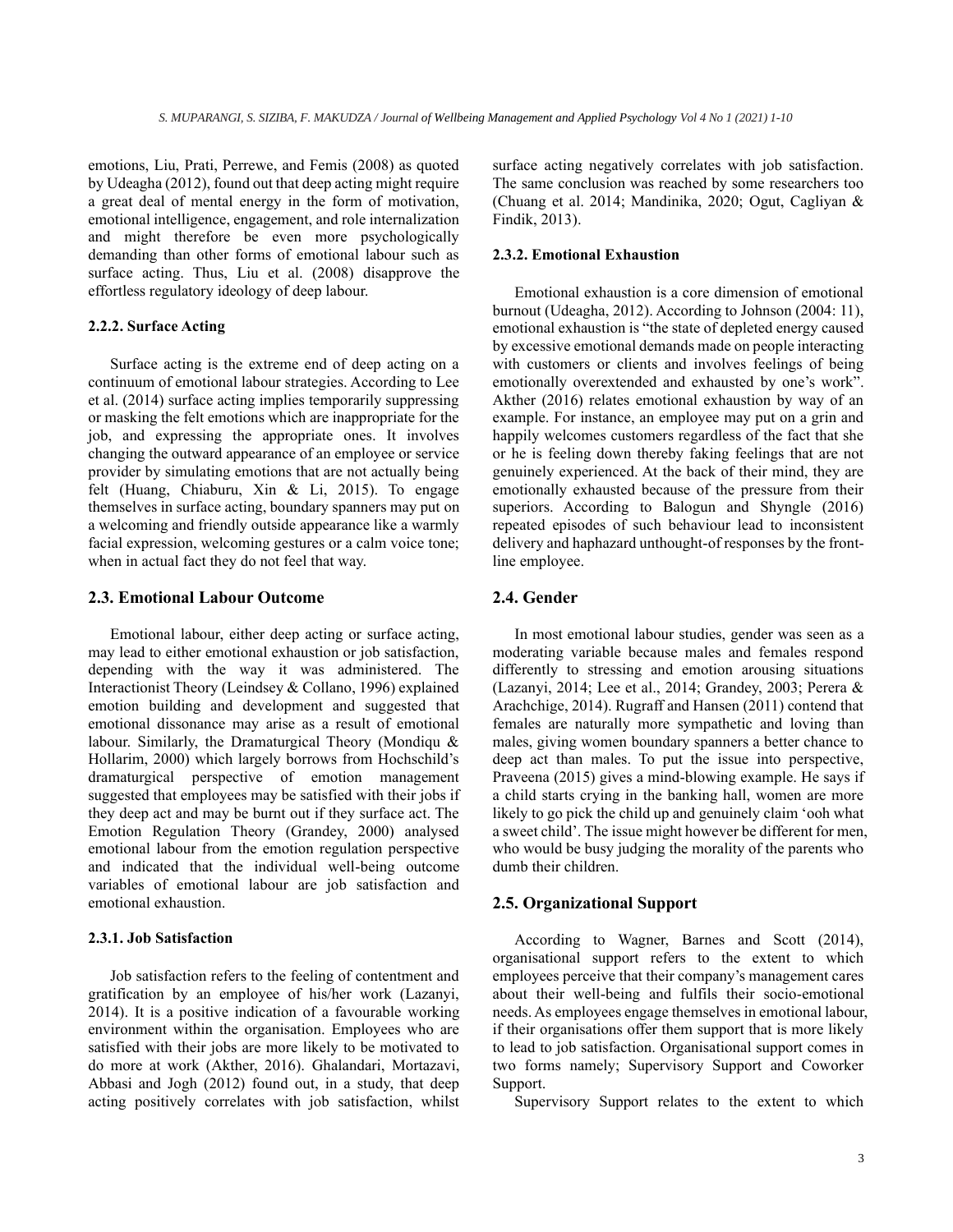supervisors offer the needed socio-psychological support to employees, Giorgi, Arcangeli, Perminiene, Lorini, Ariza-Montes, Fiz-Perez, Fabio & Mucci (2017). Employees whose supervisors are more sympathetic, sensitive and compassionate are more likely to result in job satisfaction regardless of the nature of emotional labour administered on them. Rugraff and Hansen (2011) suggest that Coworker Support relate to the extent to which fellow employees support one another to cope with emotional labour. Johnson (2004) adds that coworker support includes the extent to which coworkers are easy to talk to and offer instrumental support.

#### **2.6. The Conceptual Framework and Hypotheses**

The two emotional labour strategies were identified as deep acting (DA) and surface acting (SA). Two extreme outcomes on a continuum were established as job satisfaction (JS) and emotional exhaustion (EE). The relationship between emotional labour and emotional labour outcome was moderated organizational support (OS) (supervisory support and co-worker support). The conceptual framework is thus presented in Figure 1.



**Figure 1:** Emotional Labour Conceptual Model

The following were the hypotheses for the study:

**H1: Deep acting has a positive impact on job satisfaction.**

**H2: Deep acting has a negative impact on emotional exhaustion.**

**H3: Surface acting has a negative impact on job satisfaction.**

**H4: Surface acting has a positive impact on emotional exhaustion.**

**H5: The mean deep acting rating for men and women boundary spanners are statistically different with job satisfaction and emotional exhaustion.**

**H6: Organisational support moderates the relationship between surface acting and job satisfaction.**

**H7: Organisational support moderates the relationship between surface acting and job emotional exhaustion.**

## **3. Methodology**

The research followed a positivism research philosophy to investigate the effect of emotional labour on boundary spanners. A cross sectional survey was carried out which focused on emotional labour activities of boundary spanners of international banks operating in Zimbabwe. Stratified random sampling was used to select international bank's frontline employee respondents proportionally.

A structured questionnaire was used to collect data. Questionnaire design was governed by previous scales obtained from literature (Chu, 2002; Johnson, 2004; Khan, 2012; Akhter, 2016) to effectively cover constructs for deep acting, surface acting, job satisfaction, emotional exhaustion and organisational support. A five-point Likert Scale was used and its continuum ran from 'Strongly Agree' to Strongly Disagree'. The study was an email administered survey which found its richness in the readily available emailing list of all boundary spanner respondents in the sampling frame. The survey took three months and it ended in September 2020. The sampling frame consisted of bank tellers, customers, services employees, personal bankers, and bank clerks. 301 questionnaires were administered and 209 were returned and usable, giving a response rate of 69.4%.

## **4. Results and Discussion**

Out of the 209 validated responses, 54.5% were females whilst 45.5% were males. With regards to boundary spanning job categories, bank tellers (39.9%) were the majority, followed by the customer services officers (21.6%) and the minority were bank clerks with a representation of 18.3%. Results revealed that 38.5% of boundary spanners had experience of 4-6 years. Employees' general disposition during a service encounter showed that they were generally 'Smiling' (58.2%), 'Cheerful' (38.5%), and 'Moody' (3.3%). This shows that respondents were generally friendly when dealing with customers.

All questionnaire items measuring surface acting and deep acting were subjected to principal component analysis. This was done to verify that indicators loaded correctly on their respective constructs. Before the execution of the principal component analysis, the study examined the suitability of the data for analysis. The correlation matrix had many coefficients above 0.30. Pallant (2005) indicates that there should be many occurrences of correlations of 0.30 and greater for data to be suitable for analysis.

The Kaiser-Meyer-Oklin (KMO) value was 0.867 which exceeded the minimum threshold of 0.6 (Pallant, 2005). The Bartlett's Test of Sphericity ( $X2 = 624.641$ , DF = 28, P = 0.000) was statistically significant. Therefore, the KMO and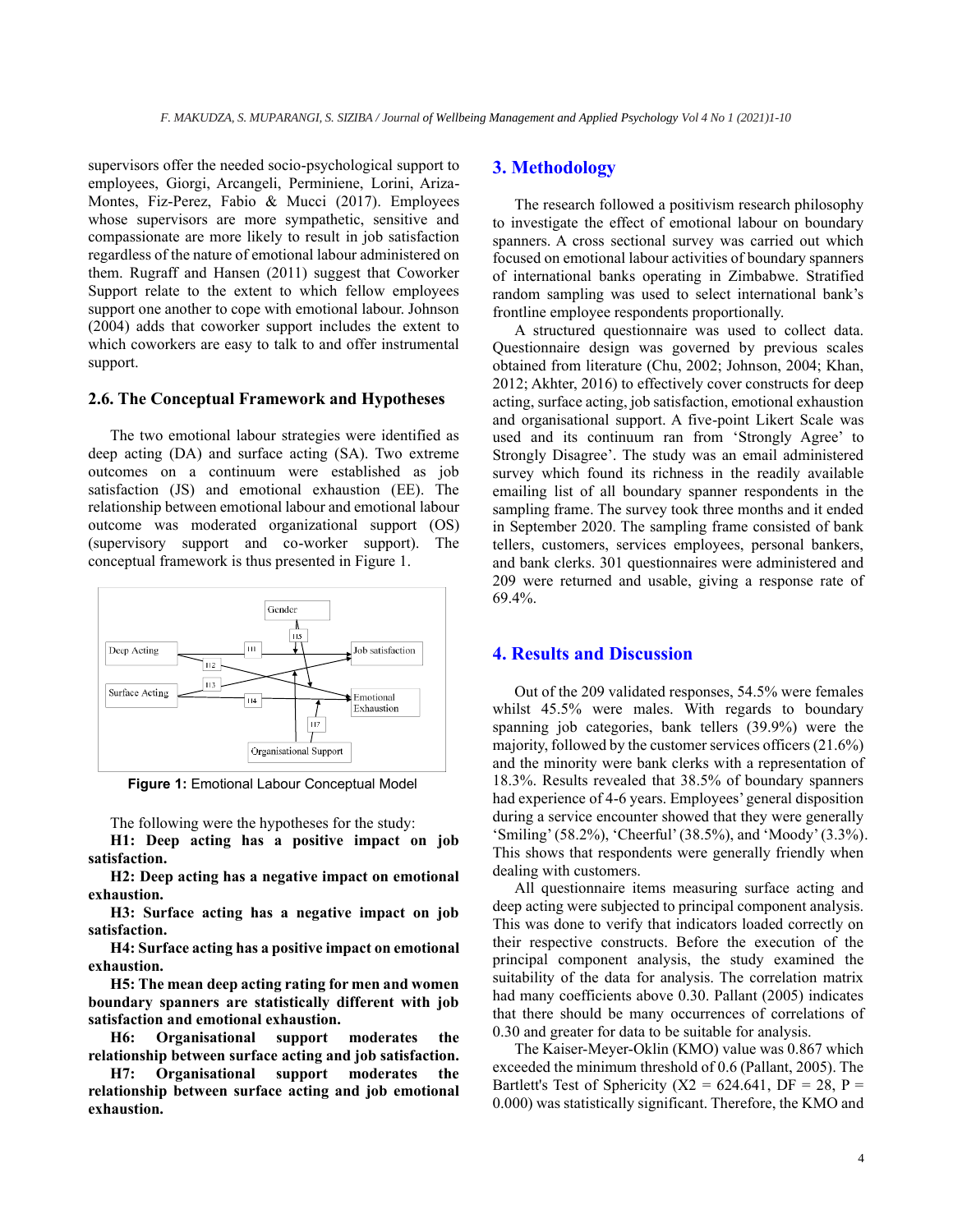the Bartlett's Test of Sphericity both confirmed the suitability of factorability of the correlation matrix.

Through PCA, the study identified a clear distinct evidence of the availability of two factors with eigenvalues in excess of 1. Component 1 explained 50.1% of the percentage variance, whilst component 2 explained 13.6%. The acceptance of factors was also guided by the scree plot which had a clear elbow break after the second component. Guided by Pallant (2005), the study interpreted the scree plot to mean that only two factors were identifiable in the model. This was in line with the grounded theory that informed the study.

However, in line with the recommendation of Pallant (2005), items with poor loadings below 0.50 may be dropped. Also, the study assumed that the two independent variables were not correlated. Therefore, all cross loadings were to be dropped in line with the recommendation of Pallant (2005). Therefore, one item was dropped because it was poorly loading on component 2, whilst one more component was dropped because it was loading on both components, 0.578 on component 1 and 0.721 on component 2.

To further enhance the interpretation of the component

**Factors Item Item Item Standard Loading Cronbach Alpha Composite Composite Reliability AVE** Deep Acting I make an effort to actually feel the emotions that I need to display to customers.  $\begin{array}{|c|c|c|c|c|c|c|c|c|} \hline \end{array}$  0.778 I genuinely experience the emotions of our customers 0.749 I show an intensive effort in order to be able to feel inside of me. 0.681 The emotions I show to customers match what I truly feel 0.751 0.834 0.829 0.549 Surface Acting I display emotions that I am not actually feeling 0.739 I hide my true feelings about a situation 0.75 I pretend to feel well 0.752 I do what the company wants me to do not what I want to do 0.714 0.819 0.828 0.546 Job Satisfaction I am satisfied with my job. 0.771 I like working here. 0.895 I feel a sense of pride in doing my job. 0.86 My job is meaningful 0.837 0.888 0.907 0.709 Emotional Exhaustion I feel used up at the end of the day. 0.684 I feel fatigued when I get up in the morning and have to face another day on the job. 10.688 I feel emotionally drained at work 0.827 I feel frustrated on my job. <br>
0.848 0.832 0.555

**Table 1:** Convergent and Reliability Statistics

factors, the results were subjected to Varimax rotation. The rotated matrix confirmed the presence of only two components. Component 1 had four items (DA1 to DA4) which all were measuring the deep acting latent construct. Component 2 also had four items (SA1 to SA4) which were all measuring the surface acting latent variable. All variables had item loadings of 0.73 and above, exceeding the Hair, Black, Babin, & Anderson (2005) cut-off of 0.5. The identification of the variables was easy as the exploratory factor analysis confirmed the underlying theory.

## **4.1. The Measurement Model**

Using the AMOS package, the study examined divergent validity, convergent validity and reliability. The results showed an acceptable model fit (CMIN =  $108.933$ , DF = 90,  $P = 0.085$ , CMIN/DF = 1.210, GFI = 0.938, AGFI = 0.907,  $CFI = 0.989$ , RMSEA = .032). The conclusion and interpretation of the model fit results was based on Kumar (2017). Therefore, the study concluded that the model was a good fit. Table 1 thus shows the study results for convergent validity and reliability.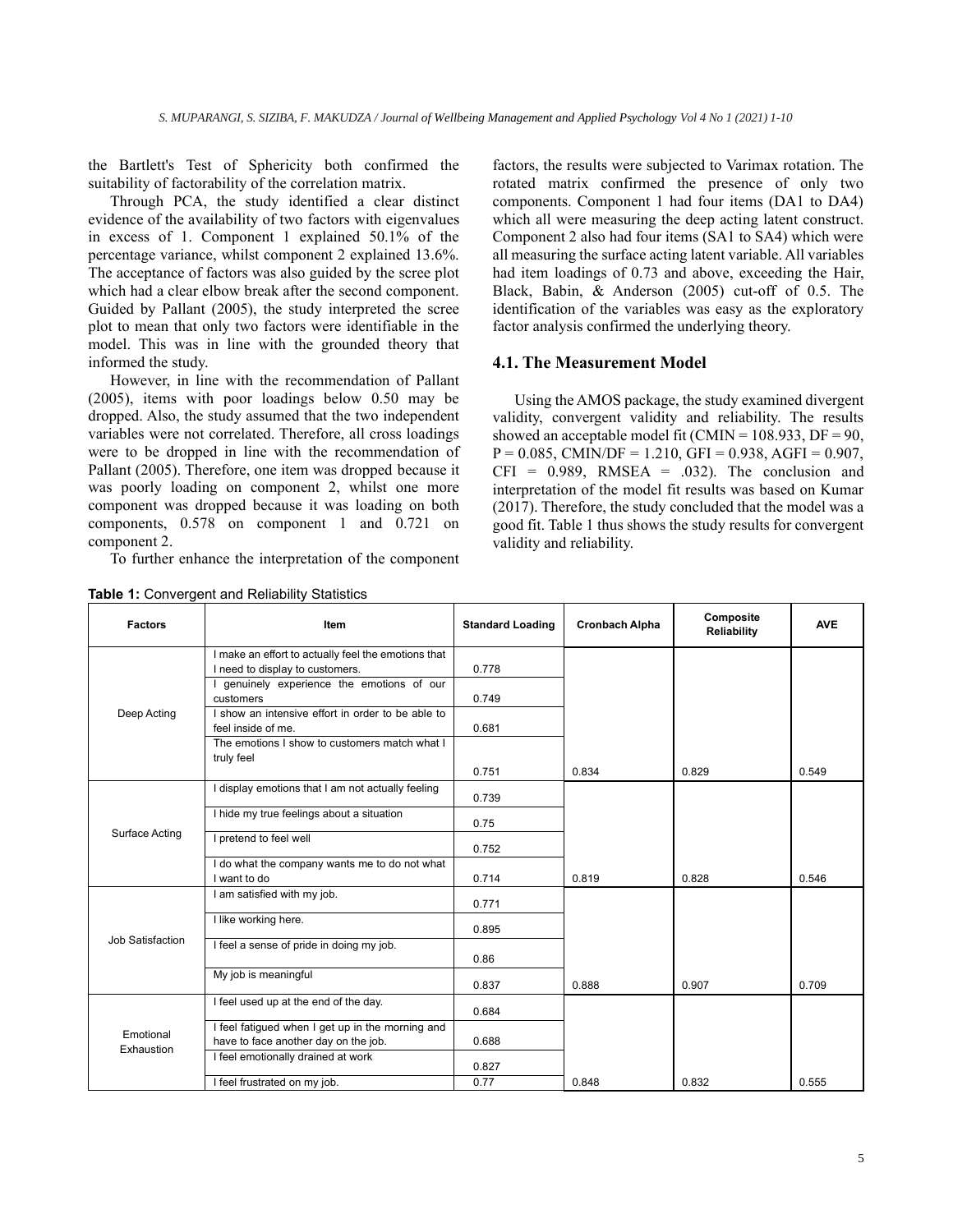Table 1 presents statistics that prove the presents of convergent validity. All items had high factor loadings on their latent variables. The factor loadings ranged from 0.684 to 0.895. All these factor loadings were loading fairly higher than the minimum threshold of 0.5 which was stated by Hair et al. (2010). This thus offers supporting evidence that indicators were converging well on their latent factors.

The Cronbach Alpha coefficients ranged from 0.819 to 0.888, whilst the range for the Composite Reliability was 0.828 to 0.907. Both the Cronbach Alpha and Composite Reliability results were in excess of 0.7 the minimum threshold for non-exploratory studies (Hair et al., 2010; Kumar, 2017). The Average Variance Extracted (AVE) for all constructs were 0.546 and above. According to Kumar (2017), the acceptable AVE is 0.50, which therefore places the study within the acceptable region.

## **4.2. Discriminant Validity**

Table 2 presents the discriminant validity statistics calculated as the square root of the average variance extracted.

| <b>Taple 4.</b> Discriminant validity otation of |             |                       |                         |                             |  |  |  |  |
|--------------------------------------------------|-------------|-----------------------|-------------------------|-----------------------------|--|--|--|--|
|                                                  | Deep Acting | <b>Surface Acting</b> | <b>Job Satisfaction</b> | <b>Emotional Exhaustion</b> |  |  |  |  |
| Deep Acting                                      | 0.740616    |                       |                         |                             |  |  |  |  |
| <b>Surface Acting</b>                            | $-0.134$    | 0.738905              |                         |                             |  |  |  |  |
| <b>Job Satisfaction</b>                          | 0.639       | $-0.532$              | 0.841967                |                             |  |  |  |  |
| <b>Emotional Exhaustion</b>                      | $-0.604$    | 0.708                 | $-190$                  | 0.744652                    |  |  |  |  |

**Table 2:** Discriminant Validity Statistics

Results in table 2 present evidence of discriminant validity. The diagonal (bolded) results in the table are the the square root of the AVE. These values are higher than the correlations between all other factors of the study. According to Byrne (2004), if the the square root of the AVE is higher than related correlations, there is evidence of discriminant validity. Therefore, using Byrne (2004), we conclude that all variables were uniquely distinct from others.

Table 2 also presents the correlation statistics for the study variables. Deep acting has a strong positive association with job satisfaction (0.64), whilst it has a strong inverse association with emotional exhaustion (-0.60). Surface acting is inversely related to job satisfaction (-0.53) and positively associated with emotional exhaustion (0.71).

#### **4.3. Structural Model**

The Amos package was used to test the impact and strength of the relationship between emotional labour and outcome variables. Figure 2 presents the findings.



**Figure 2:** Path Analysis

The structural model presented in Figure 2 had considerably good fit indicies (CMIN =  $234.380$ , DF = 94,  $P = 0.00$ , CMIN/DF = 2.493, GFI = 0.921, AGF = 0.895,  $CFI = 0.947$ , RMSEA = 0.72). The model managed to explain 54% of the determinants of emotional exhaustion  $(R2= 0.54)$  and 40% of job satisfaction  $(R2 = 0.40)$ .

The structural model in figure 2 also shows that deep acting positively impacts on job satisfaction and inversely impacts on emotional exhaustion. Conversely, surface acting positively impacts on emotional exhaustion and negatively impacts on job satisfaction. Table 3 shows the extent to which the hypothesised paths were statistically significant.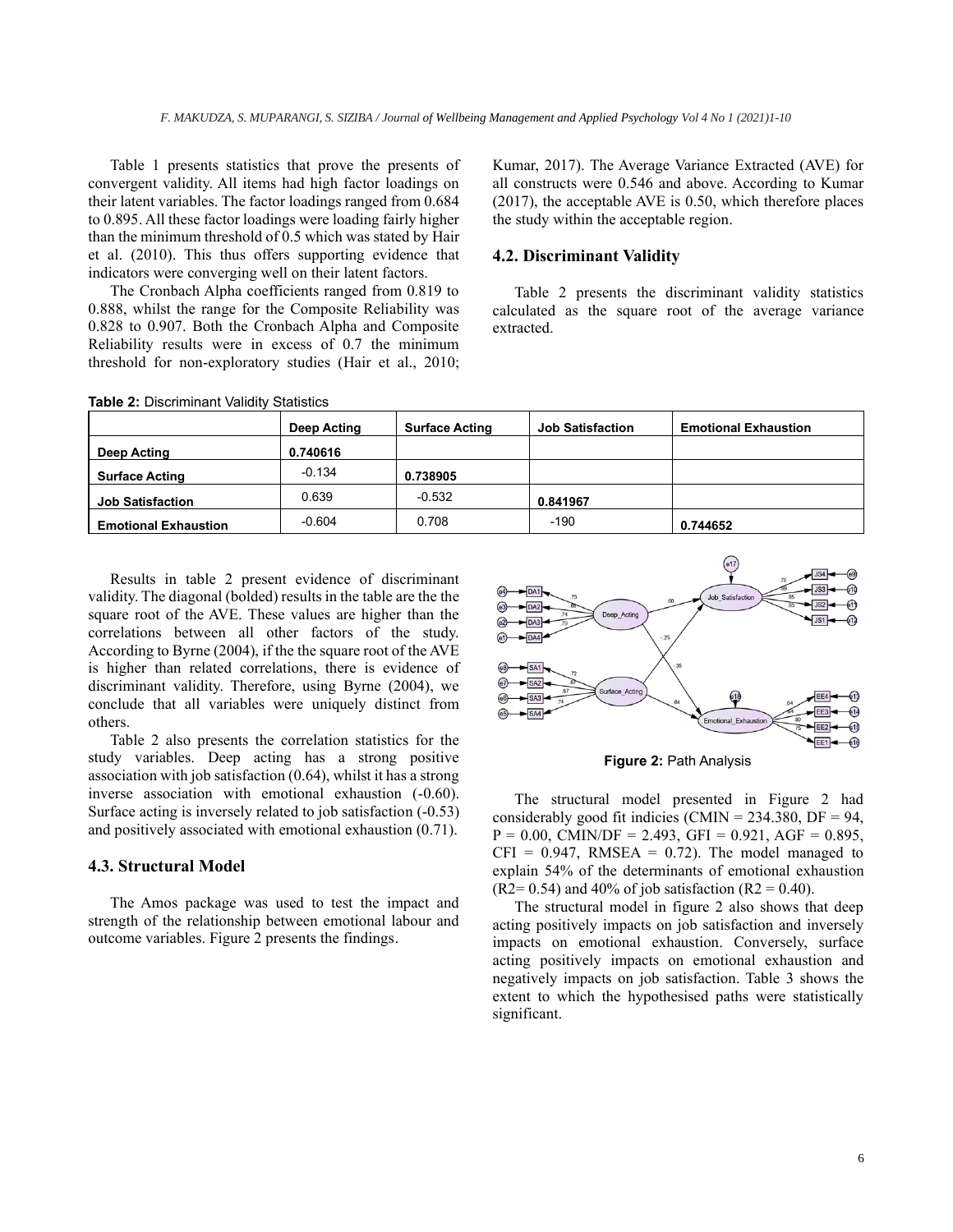|                  |              |         | <b>Estimate</b> | S.E. | C.R.     |       | <b>Decision</b> |
|------------------|--------------|---------|-----------------|------|----------|-------|-----------------|
| Job Satisfaction | $\leftarrow$ | Deep    | 0.619           | .136 | 7.753    | $***$ | Supported       |
|                  |              | Acting  |                 |      |          |       |                 |
| Emotional        | $\leftarrow$ | Deep    | $-0.335$        | .079 | $-4.585$ | $***$ | Supported       |
| Exhaustion       |              | Acting  |                 |      |          |       |                 |
| Job Satisfaction | $\leftarrow$ | Surface | $-0.251$        | .170 | $-2.715$ | 0.036 | Supported       |
|                  |              | Actina  |                 |      |          |       |                 |
| Emotional        | $\leftarrow$ | Surface | 0.654           | .171 | 5.870    | $***$ | Supported       |
| Exhaustion       |              | Acting  |                 |      |          |       |                 |

**Table 3:** Significance Level of Path Associations

The first hypothesis (H1) predicted that deep acting has a positive impact on job satisfaction. This hypothesis was accepted ( $\beta = 0.619$ , P = 0.000, r = 0.639) signifying that boundary spanners are more satisfied with their jobs if they deep act. The strength of the correlation coefficient (0.639) showed that the influence of deep acting in inciting job satisfaction of frontline employees was also high.

Similar results were found in Turkey by Ogut, Cagliyan and Findik (2013) who found statistical evidence of a positive correlation between job satisfaction and deep acting. It was noted that deep acting leads to job satisfaction because it is closely related to genuine acting which follows natural feeling without emotion suppression. Similarly, using a confirmatory factor analysis and structural equation modeling procedure using LISREL, Yoo and Jeong (2017) found out that deep acting predicted positive influence on employee work engagement. A balanced assertion was put forward by Mandinika (2020) who encourages managers of front-line employees to monitor physical health of employees over a period of time. That followed a revelation in his study that employees who were excessively exposed to deep acting developed high blood pressure problems regardless of generics and genetics.

The second hypothesis (H2) predicted that Deep acting has a negative impact on emotional exhaustion. This hypothesis was accepted ( $\beta$  = -0.335, P = 0.000, r = -0.604) showing that frontline employees will be less emotionally exhausted if they deep act. A negative beta shows that when deep acting goes up by 1 standard deviation, emotional exhaustion goes down by 0.335 standard deviations.

In a related study, Huang, Chiaburu, Xin & Li (2015) revealed that deep acting was less emotionally exhausting for service providers when they perceived their jobs as challenging. Similarly, Bursali, Bağcı and Kök (2013) found that private bank employees prefer to act natural rather than acting roles and express their feelings as they come from deep inside.

The third hypothesis (H3) posits that surface acting has a negative impact on job satisfaction. The results of the study confirmed this hypothesis ( $\beta$  = -0.251, P = 0.036, r = -0.532), implying that the more boundary spanners surface act, the less likely that they become satisfied with their jobs

by a factor of 25%.

A study by Balogun and Shyngle (2016) shows that surface acting may lead to impaired self-evaluation on employees who use it. The long run effect of it could be depression, reduced motivation and high employee turnover. Huang et al. (2015: 1399) also suggest that surface acting can lead to net loss in resources since the "inauthentic display of emotions is less likely to yield an upswing in positive resources".

The fourth hypothesis (H4) hypothesised that surface acting has a positive impact on emotional exhaustion. The hypothesis is accepted at P = 0.000,  $\beta$  = 0.654, r = 0.708. This means that the more boundary spanners surface act, the more they become emotionally exhausted and burnt out. This goes to highlight the need for managers and companies to desist from emotion suppression as it causes emotional burnout.

The previous studies by other researchers also found consistent results with the current findings. For instance, Giorgi et al. (2017) studied emotional labour in the banking sector in Rome. They found out that that workplace stress was a critical banking sector issue with potentially negative effects on workers' and organizations' psychological and physical health. Their study also brought out the idea that there was a gradual increase in mental health problems in the banking sector which was as a result of stress at work.

#### **4.4. The Effect of Gender on Emotional Labor**

The study tested whether male and female employees were affected differently by emotional labour strategies administered on them. The Mann Whitney Test, also known as the Wilcoxon Test for independent samples was computed and the results are shown in Table 4.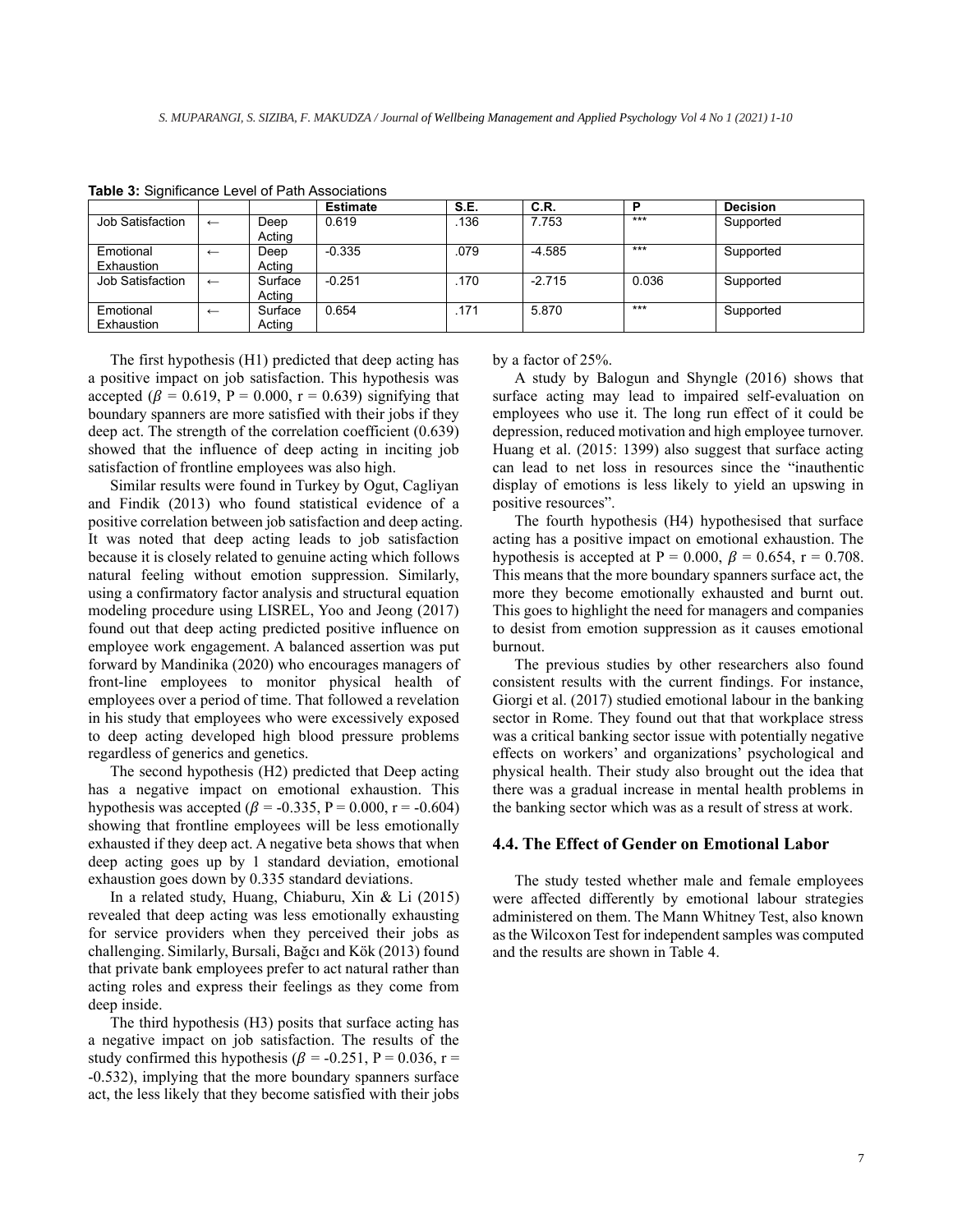**Table 4:** Mann-Whitney Rank Scores for Age against Emotional Labor Outcome Variables

| <b>Ranks</b>                               |        |     |                         |                                       |                 |  |  |
|--------------------------------------------|--------|-----|-------------------------|---------------------------------------|-----------------|--|--|
|                                            | Gender | N   | Mean Rank               |                                       | Sum of<br>Ranks |  |  |
| Job<br>Satisfaction                        | Female | 114 | 146.02                  |                                       | 23947.00        |  |  |
|                                            | Male   | 95  | 156.96                  |                                       | 21504.00        |  |  |
|                                            | Total  | 209 |                         |                                       |                 |  |  |
| Emotional<br>Exhaustion                    | Female | 114 |                         | 154.55                                | 21173.00        |  |  |
|                                            | Male   | 95  | 148.04                  |                                       | 24278.00        |  |  |
|                                            | Total  | 209 |                         |                                       |                 |  |  |
|                                            |        |     |                         |                                       |                 |  |  |
|                                            |        |     | <b>Job Satisfaction</b> | <b>Emotional</b><br><b>Exhaustion</b> |                 |  |  |
| Mann-Whitney U                             |        |     | 10417.000               | 10748.000                             |                 |  |  |
| Wilcoxon W                                 |        |     | 23947.000               | 24278.000                             |                 |  |  |
| 7                                          |        |     | $-1.109$                | -.660                                 |                 |  |  |
| Asymp. Sig. (2-tailed)                     |        |     | .267                    | .509                                  |                 |  |  |
| a. Grouping Variable: Indicate your gender |        |     |                         |                                       |                 |  |  |

The data shown in Table 4 shows that the Job Satisfaction mean rank score for males (156.96) was higher than of female frontline employees (146.02). The emotional exhaustion mean rank score for females of 154.55 was higher than 148.04 for male employees. The Mann-Whitney

**Table 5:** The Moderation Effect of Organizational Support

U test statistic shows that the differential effect of emotional labour was not statistically significantly different between male and female employees. The P-value for Job satisfaction was 0.267 (p>0.05) whilst for emotional labour was 0.509  $(p>0.05)$ .

The fifth hypothesis (H5) wanted to ascertain if male and female boundary spanners are affected the same by emotional labour administered on them. The study therefore hypothesised that the mean rating for men and women boundary spanners are statistically different. However, The Mann-Whitney U test statistic shows that the differential effect of emotional labour was not statistically significantly different between male and female employees. The p value for Job satisfaction was  $0.267$  (p $>0.05$ ) whilst for emotional labour was  $0.509$  (p>  $0.05$ ). This means that both female and male boundary spanners were affected the same by emotional labour strategies. The effect of deep acting was the same for men and women. The findings of the current study were different from the majority of studies previously done on emotional labour and its outcomes (Praveena, 2015; Lee et al., 2014; Lazanyi, 2014; Perera & Arachchige, 2014; Rugraff & Hansen, 2011). However, the results were consistent with the findings of Ye (2016) who also found an insignificant difference between males and females.

|                      |              |                                         | <b>Likelihood Estimate</b> | S.E. | C.R.     | P    | Label |
|----------------------|--------------|-----------------------------------------|----------------------------|------|----------|------|-------|
| Job satisfaction     | $\leftarrow$ | Surface acting                          | $-833$                     | .458 | $-4.820$ | 0.00 |       |
| Job satisfaction     | $\leftarrow$ | Organisational support                  | $-.101$                    | .150 | $-673$   | .501 |       |
| Job satisfaction     | $\leftarrow$ | Surface acting - Organisational Support | .003                       | .017 | .155     | 877  |       |
| Emotional exhaustion | $\leftarrow$ | Surface acting                          | .862                       | .163 | 5.300    | 0.00 |       |
| Emotional exhaustion | $\leftarrow$ | Organisational support                  | .111                       | .053 | 2.081    | 037  |       |
| Emotional exhaustion | $\leftarrow$ | Surface acting - Organisational Support | $-.014$                    | .006 | $-2.333$ | 020  |       |

Table 5 shows that the moderation effect between surface acting and job satisfaction is not statistically supported. The interaction variable  $(P = 0.877)$  and the moderation variable ( $P = 0.501$ ) all had insignificant Pvalues  $(P > 0.05)$ . Therefore, we conclude that organisational support does not moderate the association between surface acting and job satisfaction (H6). Therefore, weather employees get supervisory and coworker support, that has no significant impact for as long as the employees are surface acting.

The lower deck of table 4 shows results for the moderation effect of organisational support on surface acting and emotional exhaustion. The P-value for the interaction variable was statistically significant ( $P = 0.020$ ) and so was the P-value for the moderation variable (0.037). This therefore gives evidence of the presence of the moderation effect of organisational support (supervisory support and co-worker support) on surface acting and emotional exhaustion (H7). This means that employees are more likely to cope with surface acting if they are supported by their supervisors and co-workers.

## **5. Managerial and Policy Impliactions**

Managerial and policy recommendations proposed in this section are based on the findings that emotional labour strategies may lead to a favourable outcome (job satisfaction) and an unhealthy outcome (emotional exhaustion). It was also noted that male and female employees are affected the same by deep acting whilst the support that boundary spanners get from their supervisors and coworkers help them to cope with emotional exhaustion.

The study recommends training and retraining of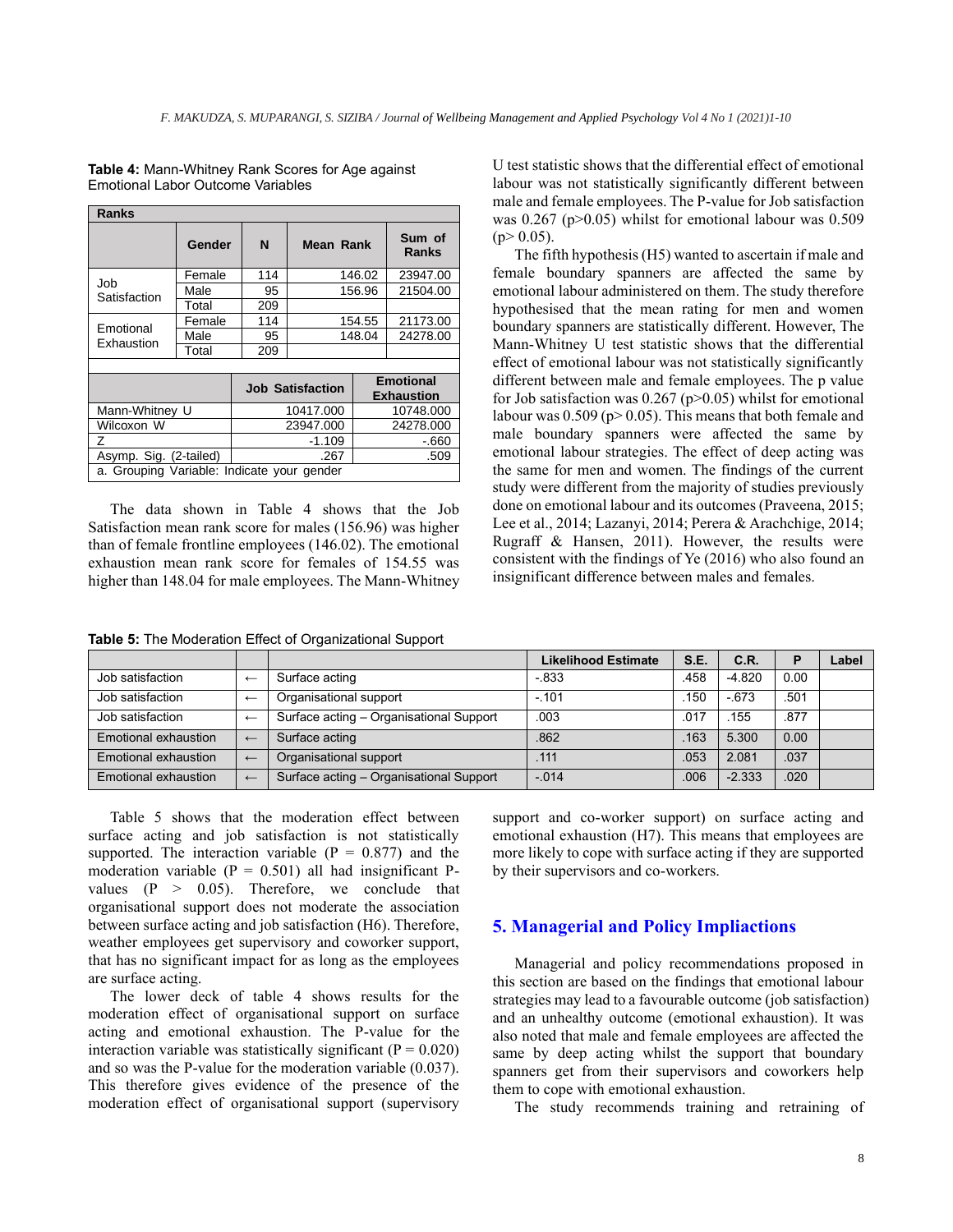boundary spanners so that they have an appreciation of the management's need to develop a friendly customer engagement. As employees become conscious of that, they cease to surface act but they engage in deep acting which is closely tied to genuine acting. The study has shown that deep acting promotes job satisfaction.

Through employee engagement, surface acting will be reduced and deep acting will be enhanced. Employees would know where the organisation is coming from and going to. Through that collaboration, employees would feel they are part of the organisation. That is more likely to loosen surface acting whilst promoting deep acting which was found to be associated with job satisfaction in this study.

The study also recommends a relaxed policy and job rotation to allow boundary spanners to switch to back office when they are emotionally distressed, where they would not be interacting with customers. Mandatory boundary spanning even when the employee is not feeling well may force employees to surface act. According to the current study findings, as they surface act, they become dissatisfied with their jobs. This is detrimental as that may cause high labour turnover in the long run.

The study has shown that emotional labour has health effects that affect the cognitive ability of employees. Such effects were found to be stress related and depression as caused by excessive emotional suppression. The research therefore recommends the instigation of wellness programmes to regularly subject frontline employees to health check. Such programmes will also help employees to be conscious of their need to moderate emotional suppression and long run stress related effects.

The study found no statistical difference of the effect of emotional labour on gender. Therefore, when administering display rules, they may not consider gender variances among frontline employees. Both males and female employees are affected the same by deep acting.

The study found out that employees' level of emotional exhaustion as a result of surface acting was moderated by the support they got from supervisors and core workers (organisational support). The study therefore recommends supervisors to run an open-door policy on employees so that they feel free to approach them each time they are overwhelmed by their work. Similarly, supervisors should be there for their subordinates. They should offer technical and social support to front line employees so that they cope with the emotional distress of emotional labour. Employee fellowship programmes that encourage socialization with other employees may also be instigated to promote coworker support. The advent of social media has simplified this role a bit. Companies may open social media groups for employee socialization to enhance co-worker support.

## **6. Conclusions**

As more and more companies engage in display rules through emotional labour, the study found out that surface acting leads boundary spanners to emotional exhaustion and job dissatisfaction. Contrary to suppressed emotions, the study concluded that if employees genuinely act through deep acting, they are more likely to enjoy their work and that reduces emotional burnout. Therefore, companies responsible for managing frontline employees, should promote natural development of empathy and compassionate which promotes deep acting.

The study also suffered some limitations. Different policies of emotional labour and display rules among all banks in Zimbabwe poses a limitation of comparability. It was difficult to compare the impact of emotional labour on all banks in Zimbabwe because they were at different levels of emotional labour policy implementation. To counter that limitation, the researchers restricted themselves to a homogeneous group of international banks who were at the same wave length with regards to emotional labour practices and policies. Regardless of the said limitation, the study managed to validate the effect of emotional labour on front line employees.

Future researchers may study on the relevance of emotional labour against employee emotional deterioration as a result of surface acting. The scope of the study may also be broadened to study even the hospitality industry where emotional labour and emotional contagion are equally topical issues today.

## **References**

- Akther, S. (2016). The impact of emotional labour on employee performance with moderating role of supervisory support*. Capital University of Sciences and Technology,* 1-16.
- Balogun, G., & Shyngle K. (2016). Service with a Smile: roles of emotional intelligence and affectivity on the use of emotional labour strategies among bank employees. *Journal of Psychology and Behavioral Sciences, 5*(1), 37-44.
- Bursal, Y. M., Bagci, Z, & Kok, S. (2013). The relationship between emotional labour and task/contextual/innovative job performance: A study with private banking employees in Denizli*. International Journal of Social Science Research, 6*(1), 15-23.
- Cagliyan, C., & Findik, F. (2013). A consideration on emotional labour, burnt out syndromes and job satisfaction. The case of health Institutions. *Human Resource Management Journal, 2*(1), 22-34.
- Chu, K. H. (2002). The effects of emotional labour on employee work outcomes. Virginia Polytechnic Institute.
- Chuang, L., Liu, C., & Kao, H. (2014). The relationship among emotional labour, jay-customer, and emotional exhaustion in the food and beverage industry. *International Journal of*